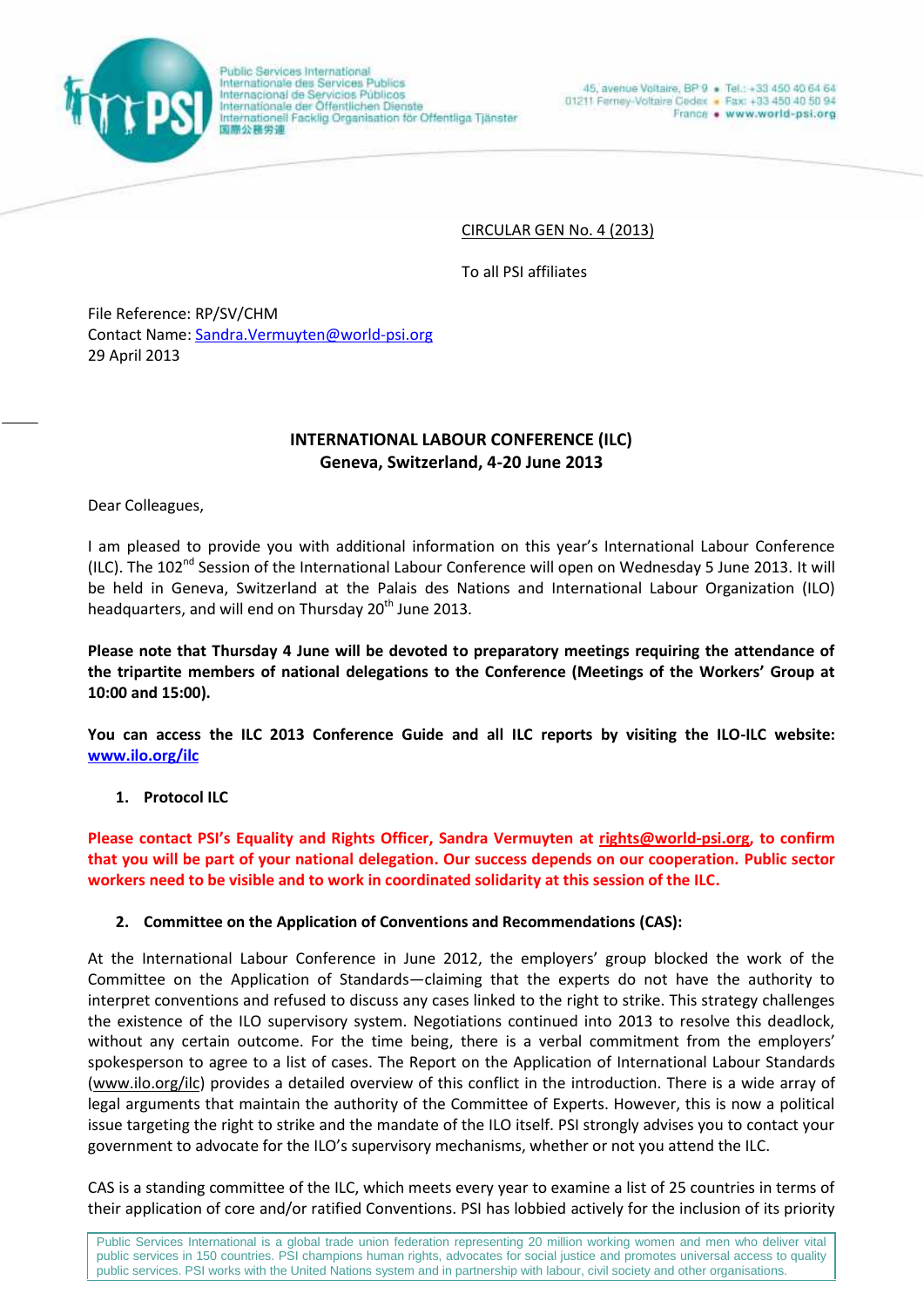cases to be considered and achieved results. Please communicate your interest to meet with government delegations as soon as possible, by contacting rights@world-psi.org. We also look forward to coordinating presentations at the CAS by PSI affiliates.

## **3. ILO General Survey: Collective bargaining in the public service – A way forward**

This General Survey report is the first to be conducted on the:

- Labour Relations (Public Service) Convention 151 (1978)
- Collective Bargaining Convention 154 (1981)
- Labour Relations (Public Service) Recommendation 159 (1978)
- Collective Bargaining Recommendation 163 (1981)

The main focus of the ILO General Survey is on collective bargaining rights in the public administration. It also covers a number of other subjects, including consultation, the civil and political rights of public sector employees, the facilities to be granted to trade union representatives, protection against acts of discrimination and interference, and dispute settlement mechanisms. However, Convention No. 154 applies not only to the public administration, but also to the whole of the public and private sectors. This explains that while the Survey focuses on the public administration for the subjects mentioned, it also refers more generally, and in less detail, to the situation in respect of law and practice in the private sector.

The report reflects the current situation well. Trade unions have raised the issue that substantial categories of public sector workers are denied the rights and advantages laid down in these conventions, or are subject to restrictions of varying degrees of severity. Unions claim an absence of formal mechanisms for collective bargaining in the public service, the use of sub-contracts to deny collective bargaining rights, and slow or ineffective dispute mechanisms. The report draws attention to the increasingly precarious situation of public sector workers.

The three main concerns relating to Conventions 151 and 154 are: (1) the slowness of administrative and judicial procedures in cases of anti-union discrimination or interference in trade union matters and the lack of sufficiently dissuasive sanctions; in some cases, protection against acts of anti-union discrimination or interference only partially covers such acts; (2) certain problems that can give rise to a denial of the right to collective bargaining to all public servants and, in particular, the requirement for trade unions to represent an excessively high proportion of workers in order to be recognized or to engage in collective bargaining; (3) some countries exclude certain subjects from collective bargaining, restrict the right of the parties to determine the level of bargaining or prohibit collective bargaining for specific categories of workers or by federations and confederations.

The report will be presented at the CAS and trade unions will be able to make comments on the General Survey report. **This discussion will serve as the basis for a Global Dialogue Forum on the impact of the financial crisis on collective bargaining in the public sector that will take place in 2014.**

The report clearly indicates the interest of a number of countries in the ratification of these conventions that we should act upon. Together with you, PSI will continue to campaign for the full implementation of Convention 151 and fight against existing restrictions. In terms of future cooperation with the ILO, it is important that PSI affiliates push for the inclusion of public sector social dialogue in Decent Work Country Programmes.

### **4. Other Items placed on the 2013 agenda by the Governing Body of the ILO:**

- Employment and social protection in the new demographic context (general discussion)
- Sustainable development, decent work and green jobs (general discussion)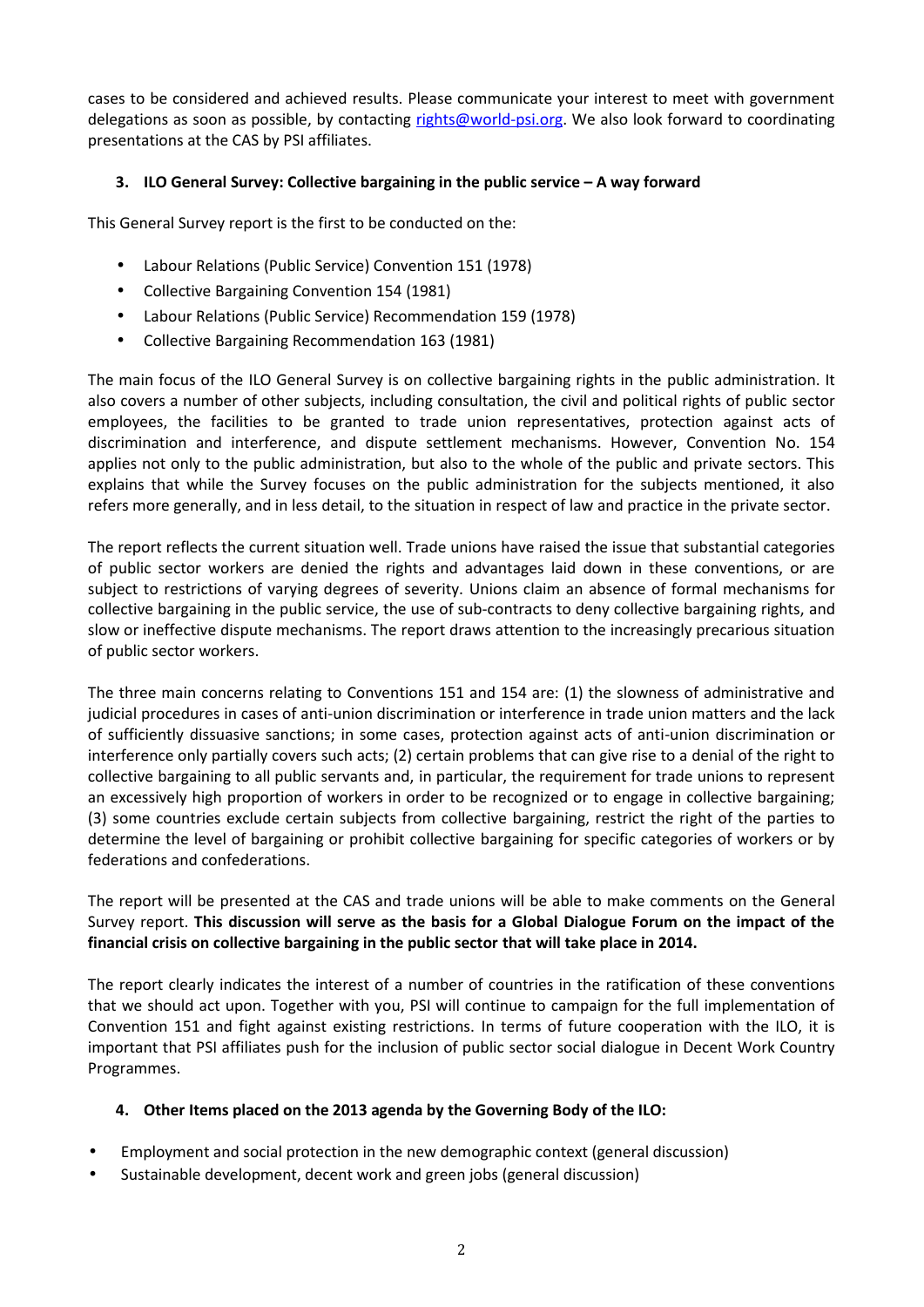We recommend reading these interesting reports. In relation to the discussion on green jobs, we also suggest visiting: www.sustainlabour.org for more information on the relevant trade union issues here.

- **5. PSI side meetings to attend during ILC:**
- **ILC orientation meeting for all PSI Delegates (closed meeting )> 5 June, 13:00–14:30, ILO (Room to be confirmed)**
- **PSI parallel event: Public Finance Control and Anti-Corruption Strategies forum > 13 June, 13:00– 14:30, Palais des Nations (Room to be confirmed)**

The solutions to the problems of corruption involve recognition of the value of civil and public services and the workers who provide these vital services. Taking effective measures against tax fraud and evasion by those who are the perpetrators of large scale corruption would provide societies with thousands of billions stolen from citizens. Privatisation systematically creates opportunities and incentives for corruption and policy capture, supported by donors and development banks. In addition, the commercial capture of the state through 'legal' corruption via political donations, influence trading, lobbying and infiltration of public institutions, undermines the power of democratic decision-making. It corrupts public policy decisions and public resource allocation. The effectiveness of combined actions against corruption depends on strengthening democratic and community organisations within every country, and developing strong cooperation between unions and the public. These themes integrate with PSI's other work at the ILC to promote the value of quality public services and the importance of providing labour and trade union rights to the public sector workers who deliver them.

### 6. **PSI campaign "Your Future in Public Hands"**

On 1 May 2013, PSI launches the campaign "**Your Future in Public Hands."** Public services are under attack and action is needed to ensure that in the future quality public services will be available to young and old, generating social justice and equality for all. Posters, leaflets, t-shirts, badges will be produced for the ILC and graphic materials will be available from the PSI website at www.world-psi.org. Joint **PSI and affiliated union actions will be organized during the ILC.**

- **Please follow the PSI website** www.world-psi.org **and the PSI Facebook page for updates** https://www.facebook.com/pages/Public-Services-International/56171560717?ref=hl
- **In Spanish, join** www.facebook.com/groups/171795502973420/?fref=ts

### **7. Reporting on CAS for 2014 (Deadline 30 August)**

Follow this link: http://www.ilo.org/dyn/normlex/en/f?p=1000:11002:6346812981527268::NO and click on the name of your country.

Governments should work with workers' and employers' organisations in preparing these comments. If your country has ratified ILO Convention 144 on Tripartite Consultations, they are in fact obligated to consult with representative organisations of workers and employers on the reports. Otherwise, Article 23(2) of the ILO Constitution provides that member states must provide to representative organisations copies of information and reports submitted to the ILO. This may be done prior to the finalisation of the report, where the government should invite comments which should be taken into account, or at the same time the government sends its report to the ILO. We look forward to assisting you with these reporting obligations by 30 August 2013, and will post additional information about this on the PSI website by end of May 2013. We look forward to working with you to increase our impact.